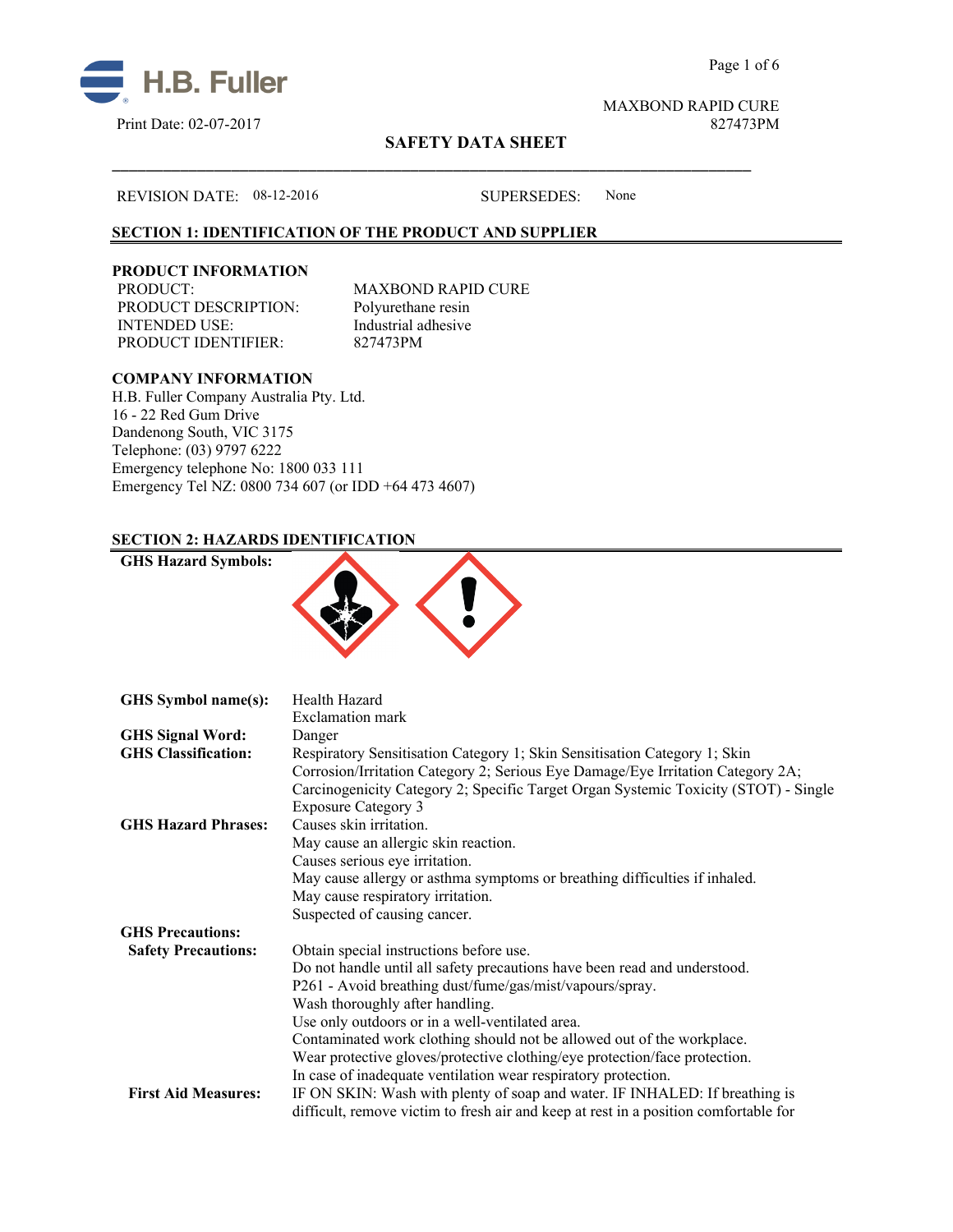

# **SAFETY DATA SHEET**

\_\_\_\_\_\_\_\_\_\_\_\_\_\_\_\_\_\_\_\_\_\_\_\_\_\_\_\_\_\_\_\_\_\_\_\_\_\_\_\_\_\_\_\_\_\_\_\_\_\_\_\_\_\_\_\_\_\_\_\_\_\_\_\_\_\_\_\_\_\_\_\_\_\_\_

|           | breathing. IF IN EYES: Rinse cautiously with water for several minutes. Remove         |
|-----------|----------------------------------------------------------------------------------------|
|           | contact lenses, if present and easy to do. Continue rinsing. IF exposed or concerned:  |
|           | Get medical advice/attention. Call a POISON CENTER or doctor/physician if you feel     |
|           | unwell. If experiencing respiratory symptoms: Call a POISON CENTER or                  |
|           | doctor/physician. Take off contaminated clothing and wash before reuse.                |
| Storage:  | Store in a well-ventilated place. Keep container tightly closed.                       |
|           | Store locked up.                                                                       |
| Disposal: | Dispose of contents/container in accordance with local/regional/national/international |
|           | regulation for hazardous wastes.                                                       |

#### **SECTION 3: COMPOSITION/INFORMATION ON INGREDIENTS**

| <b>Chemical Name</b>                       | CAS#           | <b>PERCENT</b> | <b>Classification</b>  | <b>Note</b> |
|--------------------------------------------|----------------|----------------|------------------------|-------------|
| Methylene bisphenyl diisocyanate (MDI)     | $101 - 68 - 8$ | $5 - 10$       | Acute Tox. 4; H332     |             |
|                                            |                |                | Carc. 2; H351          |             |
|                                            |                |                | Eye Irrit. 2; H319     |             |
|                                            |                |                | Resp. Sens. 1; H334    |             |
|                                            |                |                | Skin Irrit. 2; H315    |             |
|                                            |                |                | Skin Sens. 1; H317     |             |
|                                            |                |                | <b>STOT RE 2: H373</b> |             |
|                                            |                |                | STOT SE 3: H335, H336  |             |
| Aliphatic amine                            | 6425-39-4      | $1 - 5$        | Eye Irrit. 2; H319     |             |
|                                            |                |                | Skin Irrit. 2; H315    |             |
| Polymethylene polyphenyl isocyanate        | 9016-87-9      | $1 - 5$        | Acute Tox. 4; H332     |             |
|                                            |                |                | Eye Irrit. 2; H319     |             |
|                                            |                |                | Resp. Sens. 1; H334    |             |
|                                            |                |                | Skin Irrit. 2; H315    |             |
|                                            |                |                | Skin Sens. 1; H317     |             |
|                                            |                |                | <b>STOT RE 2: H373</b> |             |
|                                            |                |                | STOT SE 3: H335, H336  |             |
| Carbamate                                  | 140921-24-0    | $0.1 - 1$      | Skin Sens. 1; H317     |             |
|                                            |                |                |                        |             |
| Ingredients determined to be not hazardous |                | 85             |                        |             |

# **SECTION 4: FIRST AID MEASURES**

IF IN EYES: Flush eyes with plenty of water for at least 20 minutes retracting eyelids often. Tilt the head to prevent chemical from transferring to the uncontaminated eye. Get immediate medical attention.

IF ON SKIN: Wash with soap and water. Remove contaminated clothing and launder. Get medical attention if irritation develops or persists.

IF INHALED: Remove to fresh air. Restore breathing, if necessary. Call a physician if symptoms persist. IF SWALLOWED:Do not induce vomiting. Seek medical attention immediately. Drink two glasses of water or milk to dilute. Do not give anything by mouth to an unconscious person.

#### **SECTION 5: FIRE FIGHTING MEASURES**

| EXTINGUISHING MEDIA:                | Use water spray, foam, dry chemical or carbon dioxide.       |
|-------------------------------------|--------------------------------------------------------------|
| UNUSUAL FIRE AND EXPLOSION HAZARDS: | Material will burn in a fire.                                |
| SPECIAL FIRE FIGHTING INSTRUCTIONS: | Persons exposed to products of combustion should wear self-  |
|                                     | contained breathing apparatus and full protective equipment. |
| HAZARDOUS COMBUSTION PRODUCTS:      | Nitrogen containing gases Carbon dioxide, Carbon monoxide    |
|                                     | Hydrogen cyanide                                             |
|                                     |                                                              |

# **SECTION 6: ACCIDENTAL RELEASE MEASURES**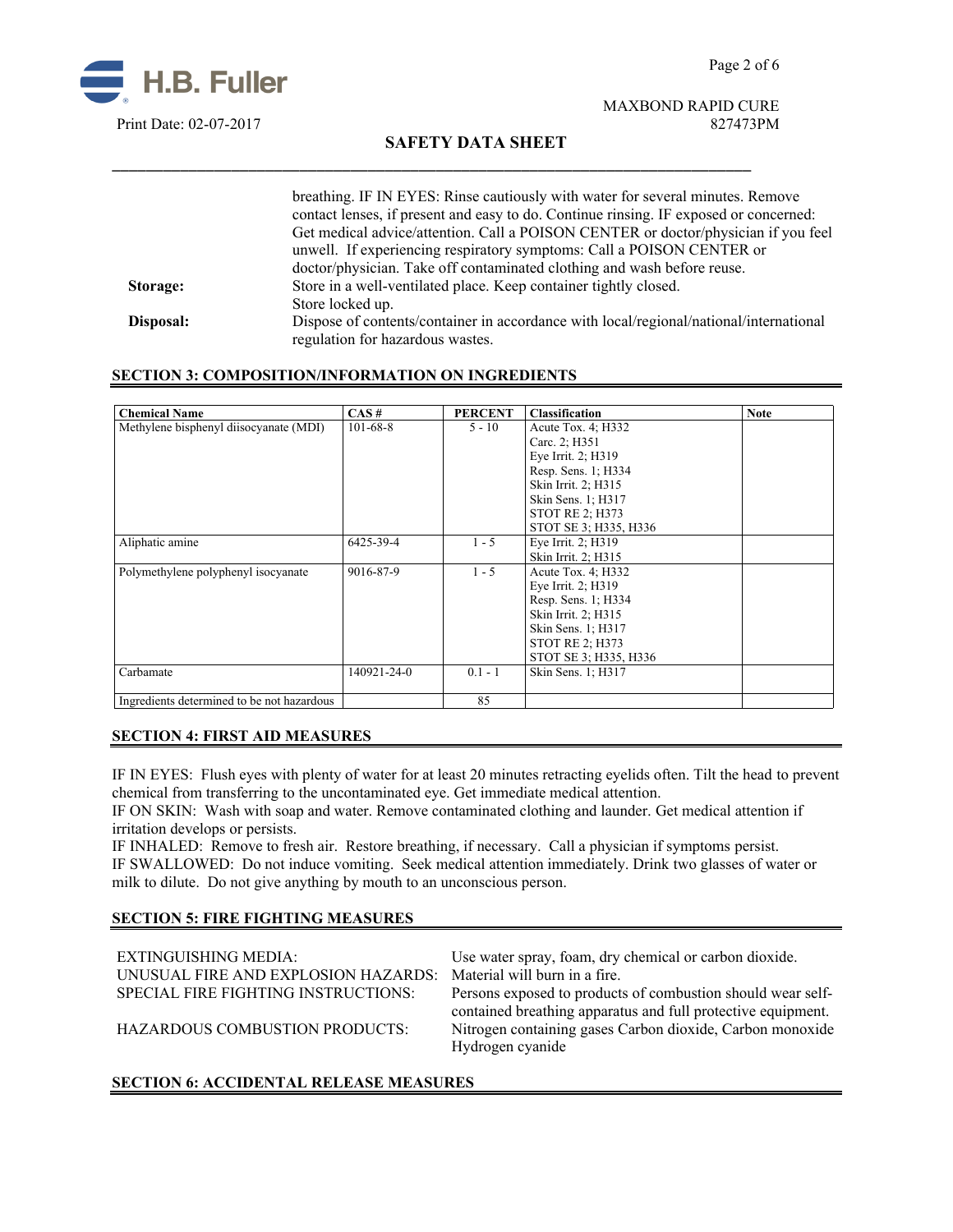

# **SAFETY DATA SHEET**

SPECIAL PROTECTION: Exposure to the spilled material may be irritating or harmful. Follow personal protective equipment recommendations found in Section 8 of this MSDS. Additional precautions may be necessary based on special circumstances created by the spill including; the material spilled, the quantity of the spill, the area in which the spill occurred.

\_\_\_\_\_\_\_\_\_\_\_\_\_\_\_\_\_\_\_\_\_\_\_\_\_\_\_\_\_\_\_\_\_\_\_\_\_\_\_\_\_\_\_\_\_\_\_\_\_\_\_\_\_\_\_\_\_\_\_\_\_\_\_\_\_\_\_\_\_\_\_\_\_\_\_

# **SECTION 7: HANDLING AND STORAGE**

Handling: Avoid contacting and avoid breathing the material. Use only in a well ventilated area.

Storage: Store in a cool, dry place.

# **SECTION 8: EXPOSURE CONTROLS/PERSONAL PROTECTION**

# **EXPOSURE LIMITS:**

| <b>Chemical Name</b>             | <b>Note</b> | <b>AUSTRALIAN EXPOSURE LIMITS</b> | <b>ACGIH EXPOSURE LIMITS</b>          |
|----------------------------------|-------------|-----------------------------------|---------------------------------------|
| Methylene bisphenyl diisocyanate |             | None                              | 0.005 ppm TWA (listed under Methylene |
| (MDI)                            |             | None                              | bisphenyl isocyanate (MDI))           |
|                                  |             |                                   |                                       |
| Diphenylmethane-2,4-diisocyanate |             | None                              | $0.005$ ppm TWA                       |
|                                  |             | None                              |                                       |
|                                  |             |                                   |                                       |

## **Biological Limit Values (ACGIH)**

| $\sim$<br><b>hemical</b><br>Name | (BEI<br>. L'XDOSUI <sup>.</sup><br>Index<br>'ogical |
|----------------------------------|-----------------------------------------------------|
| No data<br>available.            |                                                     |

## **ENGINEERING CONTROL METHODS:**

| <b>VENTILATION:</b>            | Use local exhaust ventilation or other engineering controls to<br>minimise exposures.                                                                                                                                                                                                                    |
|--------------------------------|----------------------------------------------------------------------------------------------------------------------------------------------------------------------------------------------------------------------------------------------------------------------------------------------------------|
| <b>EYE PROTECTION:</b>         | Wear safety glasses with side shields when handling this product.<br>Wear additional eye protection such as chemical splash goggles<br>and/or face shield when the possibility exists for eye contact with<br>splashing or spraying liquid, or airborne material. Have an eye wash<br>station available. |
| <b>SKIN PROTECTION:</b>        | Avoid skin contact by wearing chemically resistant gloves and long<br>sleeved shirt. An apron may be appropriate if splashing can occur.                                                                                                                                                                 |
| GLOVES:                        | Nitrile                                                                                                                                                                                                                                                                                                  |
| <b>RESPIRATORY PROTECTION:</b> | Respiratory protection may be required to avoid overexposure when<br>handling this product. Use a respirator if general room ventilation is<br>not available or sufficient to eliminate symptoms. Use supplied-air<br>respiratory equipment as required.                                                 |

#### **SECTION 9: PHYSICAL AND CHEMICAL PROPERTIES**

| PHYSICAL STATE:                  | Semi-solid      |
|----------------------------------|-----------------|
| $COLOR$ :                        | Colourless      |
| ODOR:                            | Characteristic  |
| <b>ODOR THRESHOLD:</b>           | Not established |
| $pH$ :                           | Not established |
| FREEZING/MELTING POINT (deg. C): | Not established |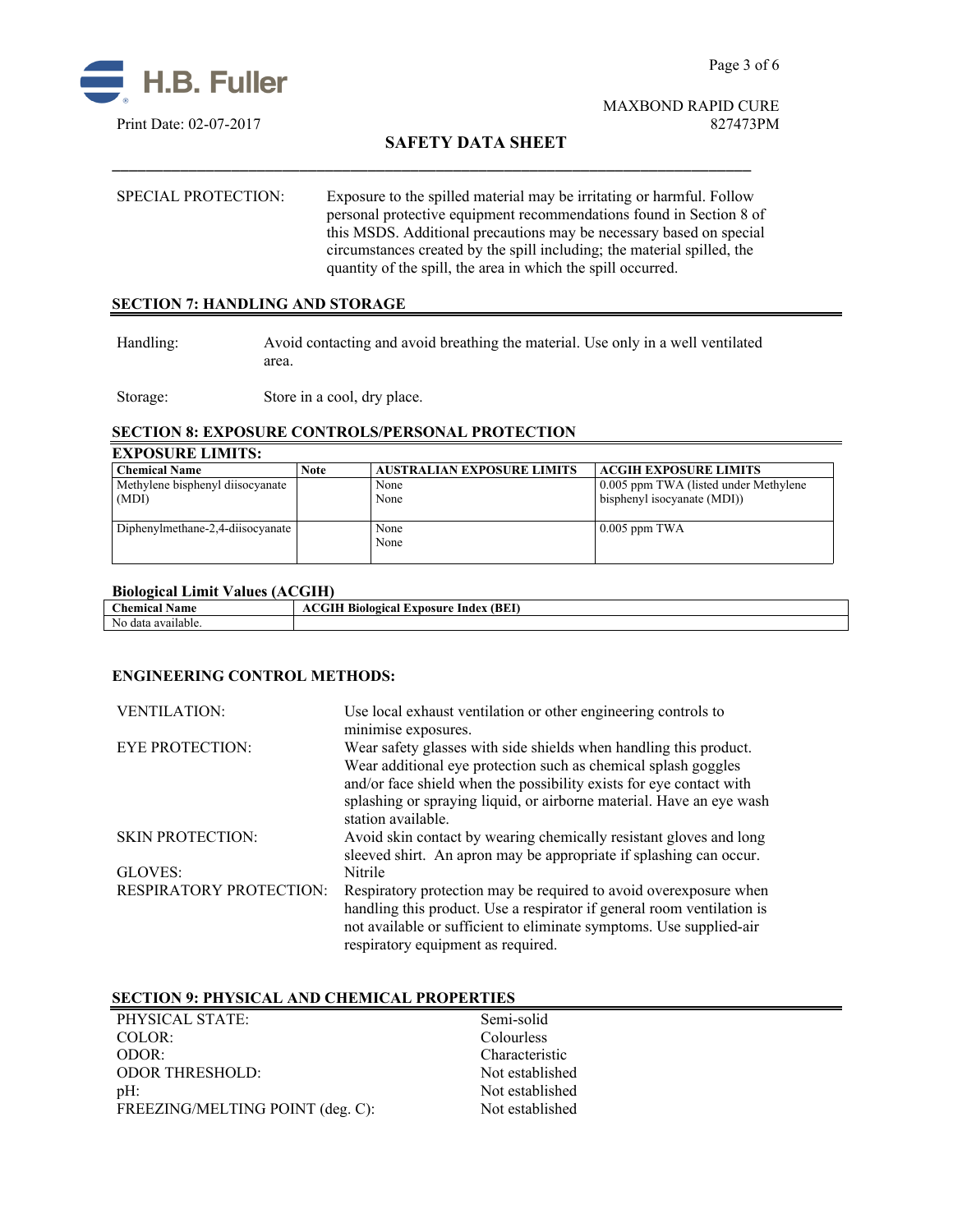Page 4 of 6



MAXBOND RAPID CURE Print Date: 02-07-2017 827473PM

# **SAFETY DATA SHEET**

\_\_\_\_\_\_\_\_\_\_\_\_\_\_\_\_\_\_\_\_\_\_\_\_\_\_\_\_\_\_\_\_\_\_\_\_\_\_\_\_\_\_\_\_\_\_\_\_\_\_\_\_\_\_\_\_\_\_\_\_\_\_\_\_\_\_\_\_\_\_\_\_\_\_\_

BOILING POINT (deg. C): Not established FLASH POINT: Not applicable EVAPORATION RATE: Not established FLAMMABILITY: Not a flammable solid or gas UPPER EXPLOSIVE LIMIT (% in air): Not established LOWER EXPLOSIVE LIMIT (% in air): Not established VAPOR PRESSURE (mm Hg): Not established VAPOR DENSITY: Not established WEIGHT PER GALLON (lbs.): 9.18 SPECIFIC GRAVITY: 1.110 SOLUBILITY: Not established OCTANOL/WATER COEFFICIENT: Not established AUTOIGNITION TEMPERATURE: Not established DECOMPOSITION TEMPERATURE: Not established VISCOSITY: No data available. SOLIDS (% by weight): 100.0

# **SECTION 10: STABILITY AND REACTIVITY**

STABILITY: Stable under normal conditions. HAZARDOUS POLYMERIZATION: Will not occur.

CHEMICAL INCOMPATIBILITY: Water Alcohols Amines Strong acids Strong alkalies HAZARDOUS DECOMPOSITION PRODUCTS: Nitrogen containing gases Hydrogen cyanide Carbon monoxide, carbon dioxide

## **SECTION 11: TOXICOLOGICAL INFORMATION**

#### **Component Toxicity / Toxicology Data:**

| <b>COMPONENT NAME</b>                  | <b>LD50/LC50</b>                 |
|----------------------------------------|----------------------------------|
| Methylene bisphenyl diisocyanate (MDI) | Inhalation LC50 Rat 369.00 MG/M3 |
|                                        |                                  |
| Polymethylene polyphenyl isocyanate    | Oral LD50 Rat 49 $g/kg$          |
|                                        |                                  |

#### **This product is a mixture. Unless noted, the information below is based on components.**

Skin corrosion / irritation: Can cause moderate skin irritation, defatting, and dermatitis. Not likely to cause permanent damage.

Serious eye damage / irritation: Can cause moderate irritation, tearing and reddening.

Respiratory / skin sensitization: May cause allergy or asthma symptoms or breathing difficulties if inhaled. May cause an allergic skin reaction.

Germ cell mutagenicity: No data available.

Carcinogenicity: May cause tumors based on tests with laboratory animals.

Reproductive toxicity: No data available.

Specific target organ toxicity-single exposure:No data available.

Respiratory irritation / Narcotic effects: No data available.

Specific target organ toxicity-single exposure:No data available.

Target organs potentially affected by exposure: Lungs Skin

Aspiration hazard: Not an aspiration hazard.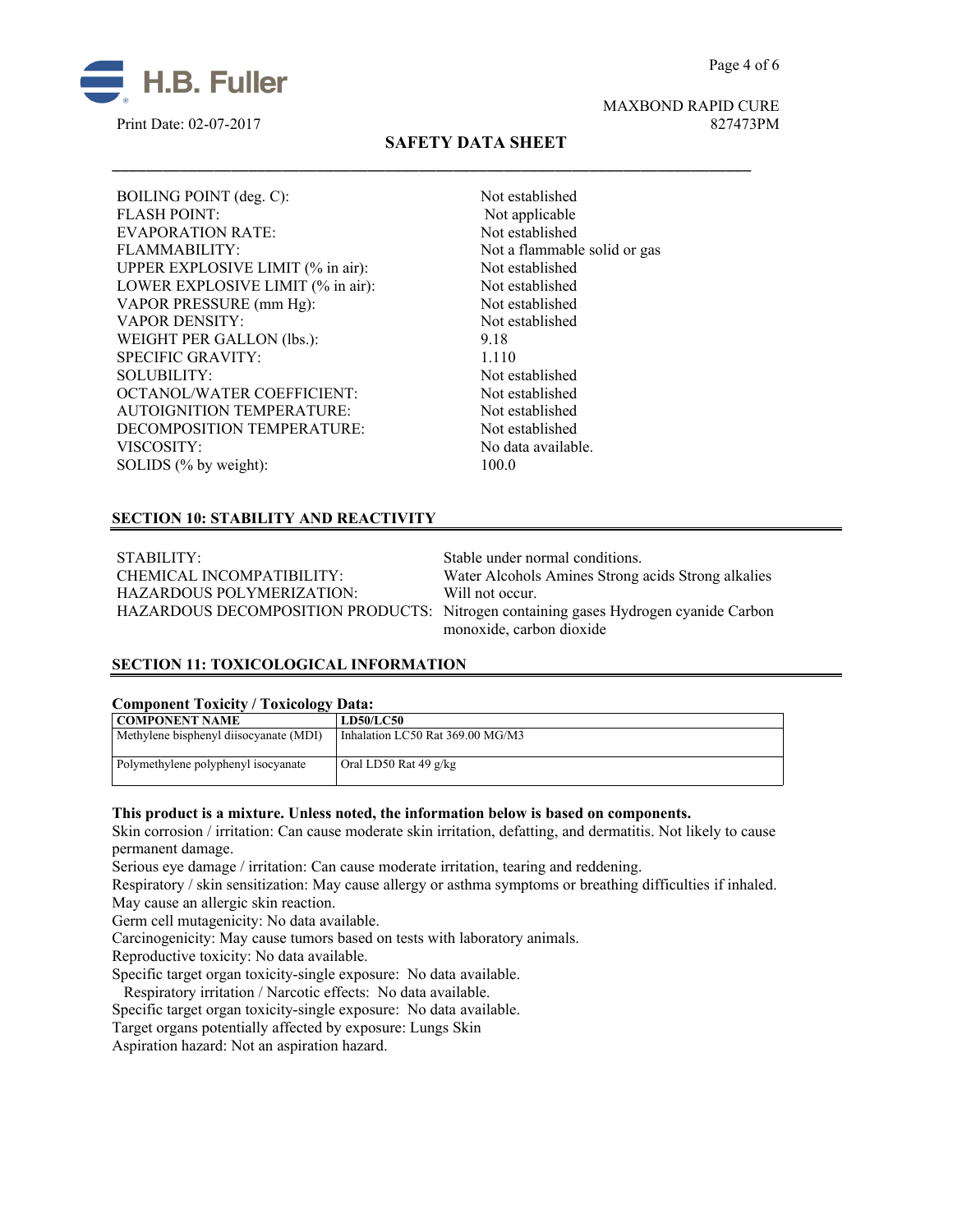

# **SAFETY DATA SHEET**

Medical Conditions Aggravated by Exposure: Skin disease including eczema and sensitisation, Lung disease, Persons with existing asthmatic conditions may experience difficulty breathing. Persons who have been sensitised to isocyanates may experience symptoms at very low exposure levels.

\_\_\_\_\_\_\_\_\_\_\_\_\_\_\_\_\_\_\_\_\_\_\_\_\_\_\_\_\_\_\_\_\_\_\_\_\_\_\_\_\_\_\_\_\_\_\_\_\_\_\_\_\_\_\_\_\_\_\_\_\_\_\_\_\_\_\_\_\_\_\_\_\_\_\_

## **SECTION 12: ECOLOGICAL INFORMATION**

| OVERVIEW:        | No ecological information available for this product. |
|------------------|-------------------------------------------------------|
| MOBILITY:        | No data available.                                    |
| PERSISTENCE:     | No data available.                                    |
| BIOACCUMULATION: | No data available.                                    |

**This product has not been tested for ecological effects. Relevant information for components is listed below:**

| Component:         | <b>Ecotoxicity values:</b>       |
|--------------------|----------------------------------|
| No data available. | <b>Acute Toxicity (Fish):</b>    |
|                    | <b>Acute Toxicity (Daphnia):</b> |
|                    | <b>Acute Toxicity (Algae):</b>   |

# **SECTION 13: DISPOSAL CONSIDERATIONS**

This product is a prescribed waste and may only be disposed of in accordance with applicable State and local regulations. These regulations vary from jurisdiction to jurisdiction and hence the user is counselled to seek advice from the local authority and classify the waste before considering disposal. The disposal information given below is a general guide and does not replace the requirement of the local regulations.

DISPOSAL: If possible recycle, otherwise dispose strictly in accordance with local industrial waste or environmental protection regulations. This substance may, if permitted by local authorities, be disposed of in an approved incineration facility or be considered for landfill.

SPECIAL PRECAUTIONS: Do not allow this material to contaminate soil, sewerage systems or surface or ground water.

When large amounts of this product need to be disposed of the services of a registered, professional waste disposal organisation is highly recommended.

#### **SECTION 14: TRANSPORT INFORMATION**

Consult Bill of Lading for transportation information.

| ADG:          | <b>NOT REGULATED</b>                                 |
|---------------|------------------------------------------------------|
|               |                                                      |
| IATA:         | NOT REGULATED. FOR U.S. SHIPMENTS IN CONTAINERS 2270 |
|               | KILOGRAMS (5000 POUNDS) OR MORE: UN3088,             |
|               | ENVIRONMENTALLY HAZARDOUS SUBSTANCES, LIQUID, N.O.S. |
|               | $(MDI)$ , 9, III, RQ                                 |
| HazChem Code: | Not applicable                                       |
|               |                                                      |

#### **SECTION 15: REGULATORY INFORMATION**

| <b>INVENTORY STATUS</b> |                                                                               |
|-------------------------|-------------------------------------------------------------------------------|
| AUSTRALIA AICS:         | All ingredients in this mixture are listed in the Australian Inventory of     |
|                         | Chemical Substances.                                                          |
| U.S. EPA TSCA:          | The product contains a substance that is not listed on the TSCA<br>inventory. |